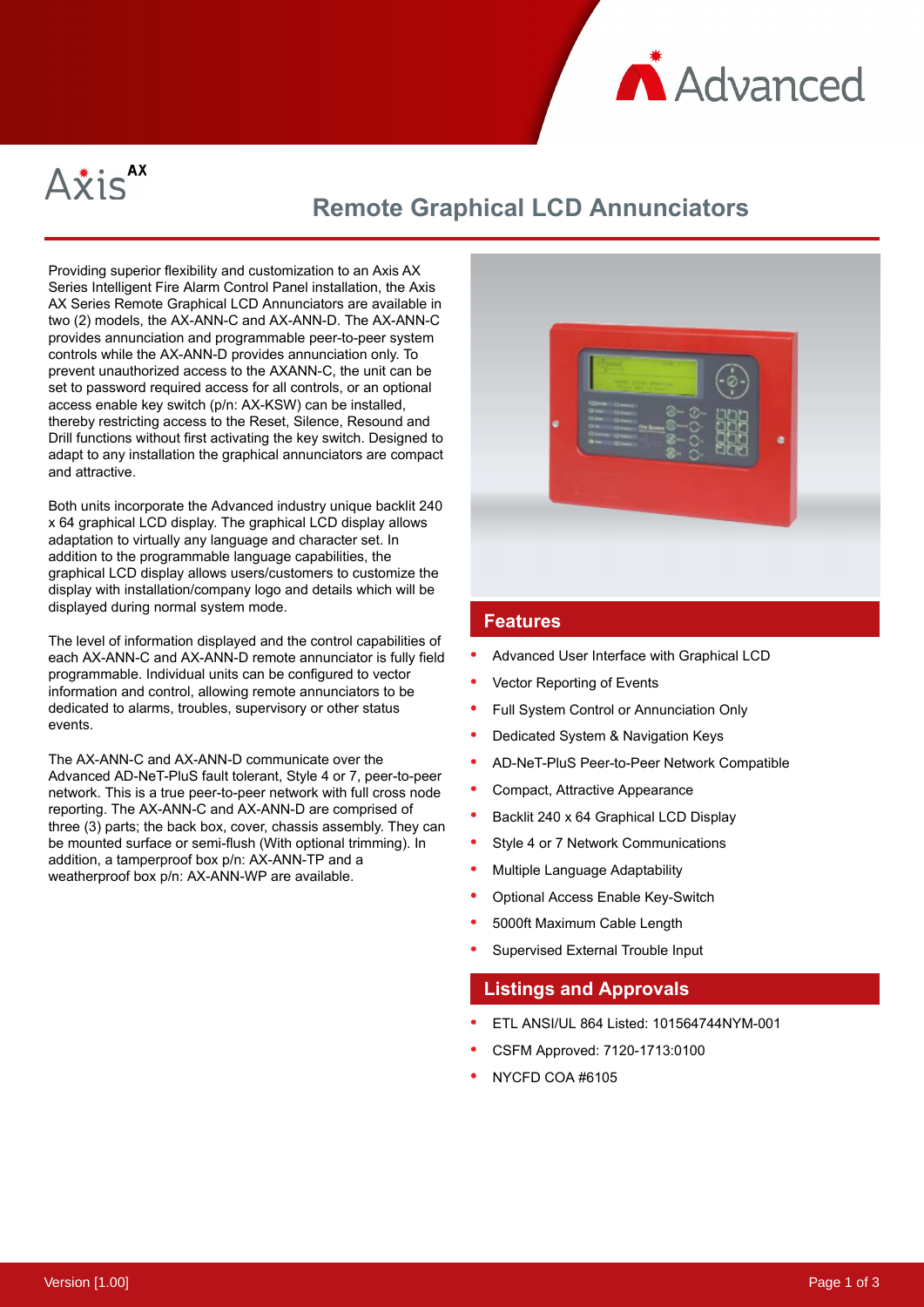## **Wiring Diagram**



### **Specification**

| Backlit, 240 x 64 Graphical LCD                                                         |
|-----------------------------------------------------------------------------------------|
| 24 VDC (Operating range 15-30 VDC)                                                      |
| 78 mA (Backlight off)                                                                   |
| 140 mA (In alarm)                                                                       |
| Red - Alarm, Green - Power, 10 Yellow - Trouble, Supervisory & System Status Indicators |
| Alphanumeric Keypad, Navigation Keys & On-Board Buzzer                                  |
| Acknowledge, Reset, Silence, Resound & Drill                                            |
| <b>Supervised Closed Contact</b>                                                        |
| <b>RS232</b>                                                                            |
| Steel, Four <sup>1/2"</sup> Knockouts, Rear Entry Double Gang Electrical Box Mount      |
| Red or Gray                                                                             |
| $8\frac{1}{2}$ H x 11 <sup>3</sup> / <sub>4</sub> W x 1 <sup>3</sup> / <sub>4</sub> D   |
| $4.5$ lbs                                                                               |
|                                                                                         |